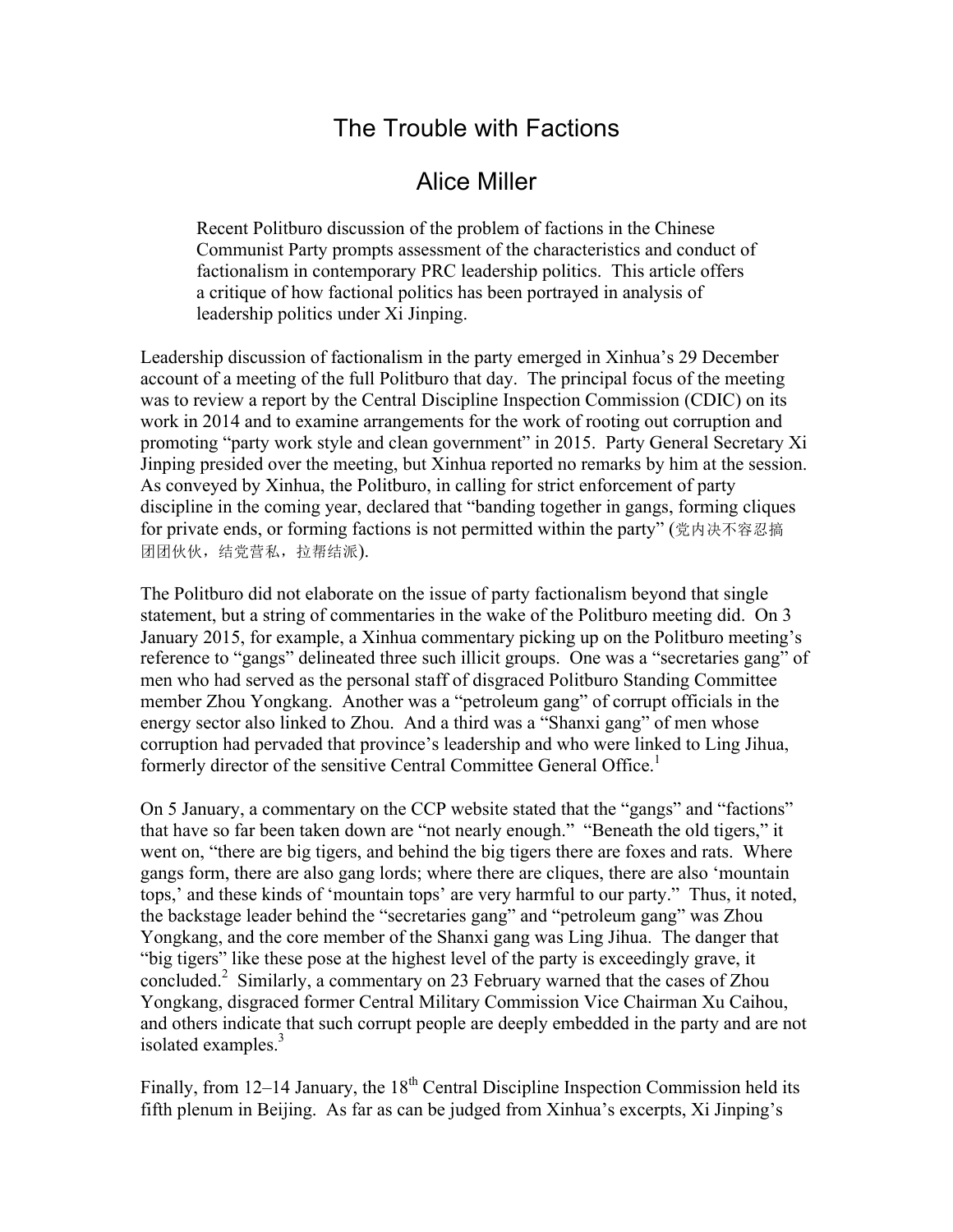speech to the plenum on the  $13<sup>th</sup>$  did not explicitly mention the problem of party factionalism. But in its summary of plans for party discipline work in 2015, according to Xinhua's account, the CDIC did specify a focus on taking down gangs and factions as a core element in its foremost priority of enforcing party discipline.<sup>4</sup>

### Yes, We Have No Factions?

Despite longstanding party prohibitions against factionalism, it is abundantly clear from PRC political history and from regime discourse that factions have been an inevitable and integral aspect of leadership politics since 1949. In March 1955, for example, State Planning Commission Chairman Gao Gang and Central Committee (CC) Organization Department Director Rao Shushi were evicted from the party for recruiting "a handful of followers" to carry out "anti-party splittist activities" over the preceding three years. In August 1959, PLA Marshal Peng Dehuai, former party General Secretary Zhang Wentian, and others were cashiered for forming an "anti-party clique" and pursuing a "right opportunist line."

In May 1966, four members of the party Secretariat—Beijing city party chief Peng Zhen, PLA chief of staff Luo Ruqing, propaganda chief Lu Dingyi, and CC General Office Director Yang Shangkun—were purged as a "black gang" (黑帮) on the eve of the Great Proletarian Cultural Revolution. During the Cultural Revolution itself party Vice Chairman Liu Shaoqi and party General Secretary Deng Xiaoping were accused of forming a "bourgeois headquarters" which they led as "powerholders taking the capitalist road" (走资本主义路的当权派). In 1974, Mao himself criticized his wife Jiang Qing and three Cultural Revolution lefties as a "gang of four" (四人帮), a label deployed in official denunciations after their purge in October 1976. And the party's authoritative review of party history, adopted in June 1981, excoriated the "counterrevolutionary cliques" (反革命集团) of Jiang Qing and Mao's one-time designated successor (and alleged wouldbe assassin) Lin Biao for the national catastrophe of the Cultural Revolution.

After the early reform years, consistent with Deng Xiaoping's concerted efforts to restore and institutionalize party discipline, reference to factions disappeared from official discourse. Hu Yaobang's demotion as party general secretary in January 1987, for example, was not accompanied by charges that he had formed a faction. Nor was Zhao Ziyang's dismissal as party chief in the midst of the 1989 Tiananmen crisis, Beijing party secretary Chen Xitong's in 1995, or Shanghai party boss Chen Liangyu's in 2006.

Nevertheless, despite the regime's reluctance to acknowledge factionalism in official discourse even in its most spectacular moments, reference to all sorts of political associations have proliferated in broader Chinese political discourse over the same period. Popular discourse of party politics in the PRC and in the Hong Kong Chinawatching press during the early reform years commonly referred to the machinations of a "petroleum clique" associated with Politburo members Yu Qiuli and Kang Shi'en and of a "little gang of four" that was removed in 1980. In the 1990s, party General Secretary Jiang Zemin was routinely depicted as leading a "Shanghai gang" (上海帮) composed of associates from his days as party chief in that city. And cronies of former party General Secretary Hu Jintao are frequently referred to as members of a "Youth League faction"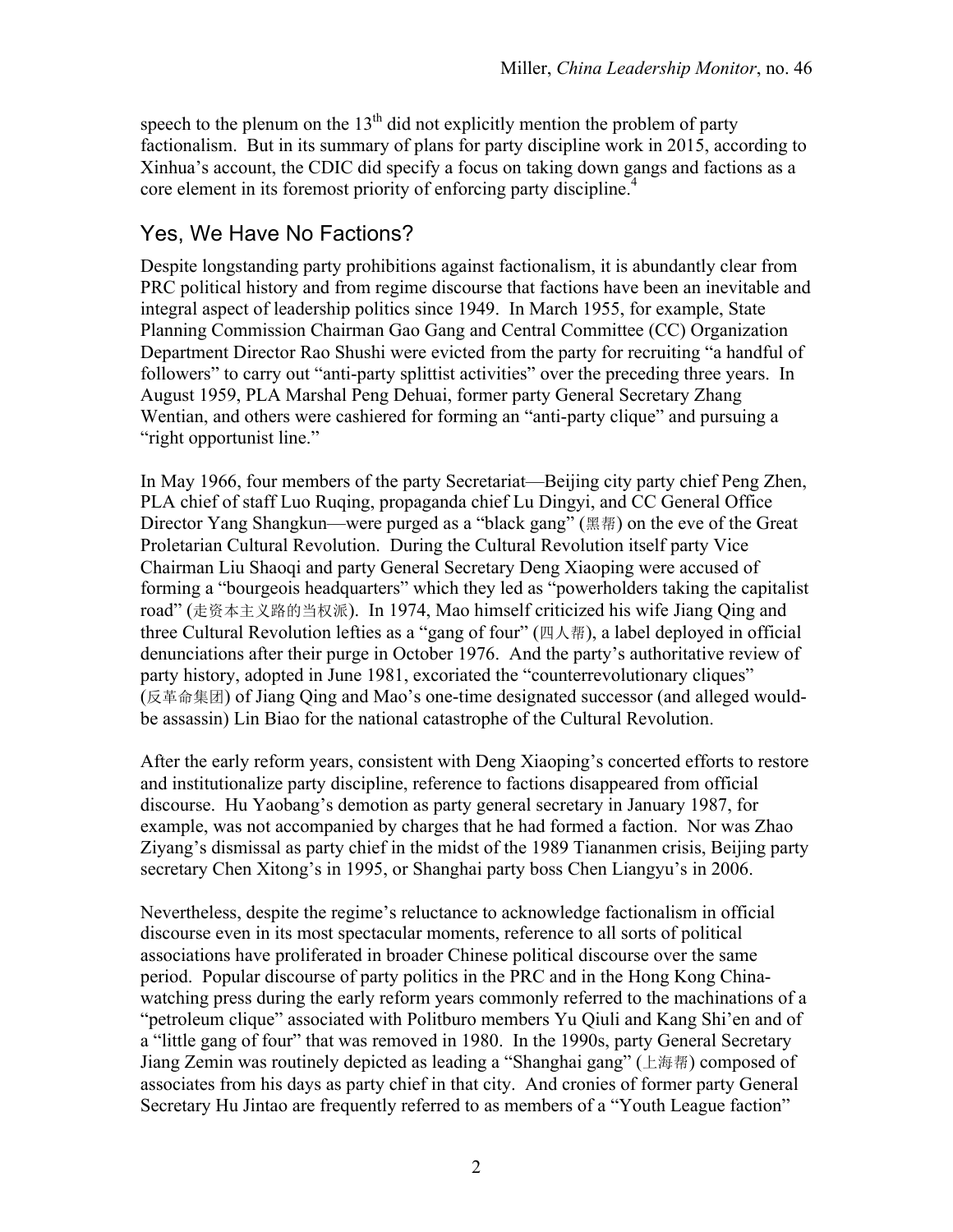(团派), stemming from their service in the Communist Youth League in the mid-1980s, when Hu presided over that body.

In China's popular media and in Hong Kong and Taiwan China-watching journals, factionalism has been the default framework for analyzing ongoing political dynamics in the Chinese leadership. There an unsystematic taxonomy of political associations populates accounts of what is going on in Beijing. This includes reference not only to a "Shanghai gang" and a "Youth League faction," but also to assorted "factions" (帮派), "cliques" (集团), "gangs" (帮 or 团伙), and "circles" (圈子), to mention a few.

### *Western Analysis of CCP Factionalism*

Given so much to work with, analysis of Chinese leadership politics by observers in the West has long focused on dissection of party leadership factions. Broadly speaking, studies of PRC politics in the 1950s and early 1960s did not focus on factional alignments and conflict in assessing political trends in Beijing, partly because of impressions of Mao's unchallengeable power at the top, mirroring the position of Stalin in the USSR and replicating the presumed power of emperors in China's imperial era. Two events changed that approach. One was the fall of Nikita Khrushchev in October 1964, ending a long debate among Western Soviet analysts over whether he had attained the unchallengeable power that Stalin had seemed to hold and opening new assessments of Soviet politics based on premises of constant conflict among factions in the CPSU leadership. The other was the outbreak of the Cultural Revolution in 1966, with its wholesale denunciation and purge of high-ranking party leaders and its polemics of a "two-line struggle" over power and policy.

In the 1960s and 1970s, Western observers sought new insights into Chinese leadership politics based on premises of factional conflict. These included not only reassessments of the years preceding the Cultural Revolution in such terms, but also ongoing efforts to interpret new events and trends, such as the 1971 Lin Biao affair, the 1969–72 opening to the United States, the leadership rosters emerging at the 1969 Ninth and 1973 Tenth Party Congresses, the 1973–75 campaign to criticize Lin Biao and Confucius, the 1976 purge again of Deng Xiaoping and the succession of Hua Guofeng to Mao Zedong in 1976, and Deng's re-emergence in 1977 and triumph at the 1978 Third Plenum.

In a Cultural Revolution context that seemed overwhelmingly to feature an ideologically driven politics and a struggle for power unconstrained by institutional routines, it was relatively easy to dissect factional associations, even in the arid and opaque output of PRC media in those days. Among the 21 members of the Ninth Central Committee Politburo appointed in 1969, for example, dissecting allegiances among four factions—a Lin Biao group of PLA (primarily Air Force) leaders, a Zhou Enlai faction of State Council leaders, a PLA moderate faction around Ye Jianying, and a Cultural Revolutionleft group around Chen Boda and Jiang Qing—with Mao presiding over all was fairly straightforward. Table 1 (next page) shows this factional breakdown,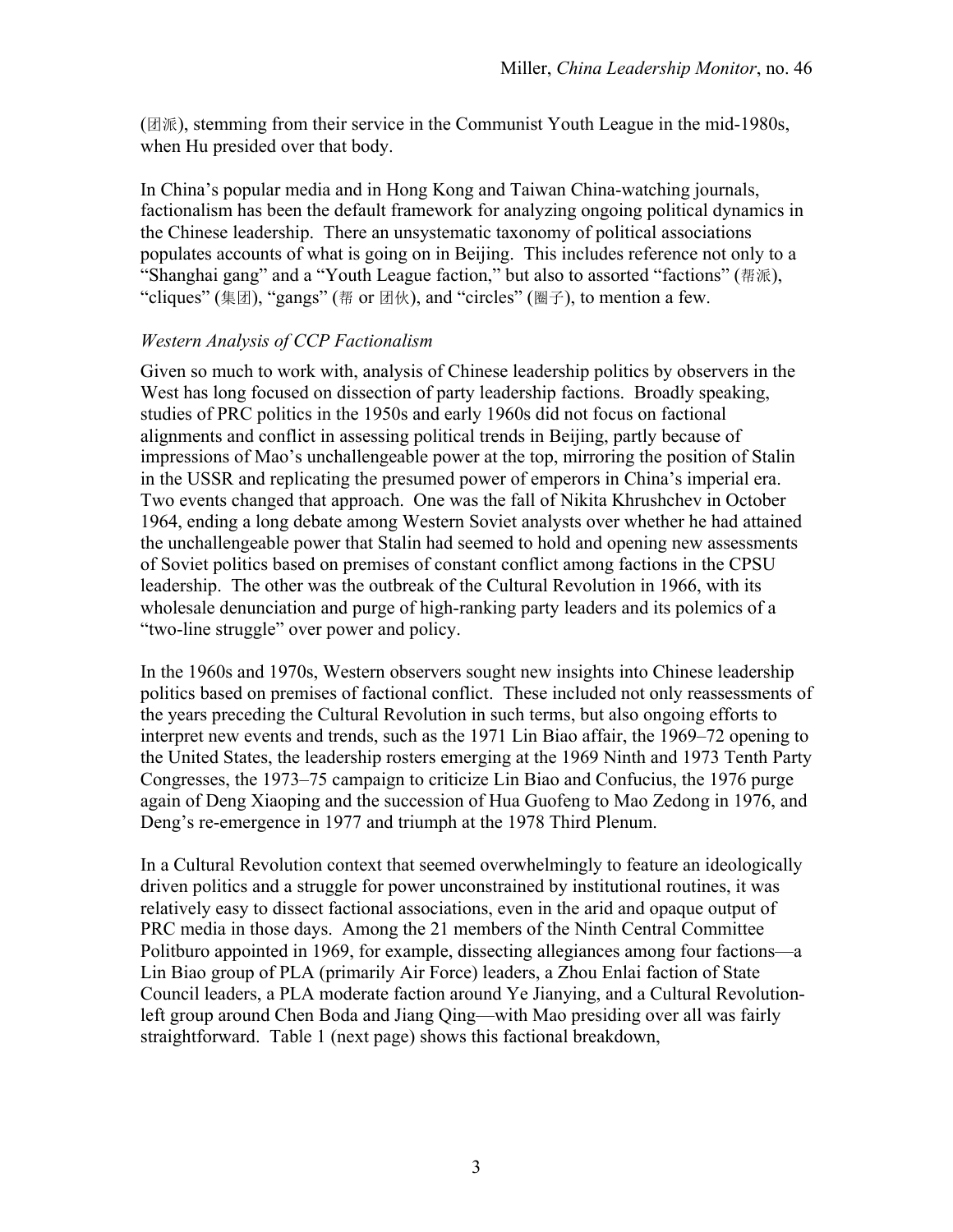| Lin faction | Zhou faction | PLA moderates | CR left        |
|-------------|--------------|---------------|----------------|
| Lin Biao    | Zhou Enlai   | Ye Jianying   | Chen Boda      |
| Ye Qun      | Dong Biwu    | Liu Bocheng   | Jiang Qing     |
| Li Zuopeng  | Li Xiannian  | Zhu De        | Zhang Chunqiao |
| Wu Faxian   | Xie Fuzhi    | Chen Xilian   | Yao Wenyuan    |
| Qiu Huizuo  | Xu Shiyou    | Kang Sheng    |                |

### **Table 1** *The Ninth Central Committee Politburo*

Factional analysis continued to serve observers well on into the reform era of the 1980s, during which policy trends seemed intelligible as the product of contention among leadership antagonists within the broad coalition of party veterans who dominated that decade. It seemed possible to identify a cluster of "liberal reformers" around Deng Xiaoping versus a group of "conservative reformers" around Chen Yun. Whether these constituted factions or coalitions or even looser associations was then and is still debatable.

Ideally, leadership factions could be sorted according to their respective motivations:

- *Ideologically based factions* rested on shared ideological commitments. Factional leaders and adherents thus acted as statesmen, motivated by common visions of what was good for China. Such leaders and adherents could therefore be characterized according to those ideological commitments, such as "conservative" or "liberal" or "moderate" with respect to how much and how far to reform, or as "Dengist," "Chenist," or "Maoist."
- *Power-seeking factions* were built up in pyramids of patron-client ties and sought mutual protection and the rewards of power. Such factions might adopt ideological stances, but these were secondary, serving as instruments of the struggle to gain and maintain power, and so they shifted as political struggle required. Faction leaders acted not so much as statesmen but rather as politicians or Mafia chieftains in a context of constant leadership conflict. From that perspective, Mao Zedong had been capo di tutti capi, a position to which Deng supposedly aspired.
- *Bureaucratic factions* reflected the premise that where you stood on any given issue depended on where you sat in the political order. Factional leaders engaged in factional competition to sustain and expand the power, resources and turf of the specific bureaucracies they represented. In that regard, factional leaders acted not as statesmen or politicians, but as bureaucratic agents.

While factional groupings in the Deng era seemed clear enough, dissecting their nature using this typology was not always easy. In September 1988, for example, it was clear that a package of new wage and price reforms proposed by Deng Xiaoping and pressed by then party General Secretary Zhao Ziyang was defeated by a group of conservative reform leaders, including Premier Li Peng, Vice Premier Yao Yilin, and elders Chen Yun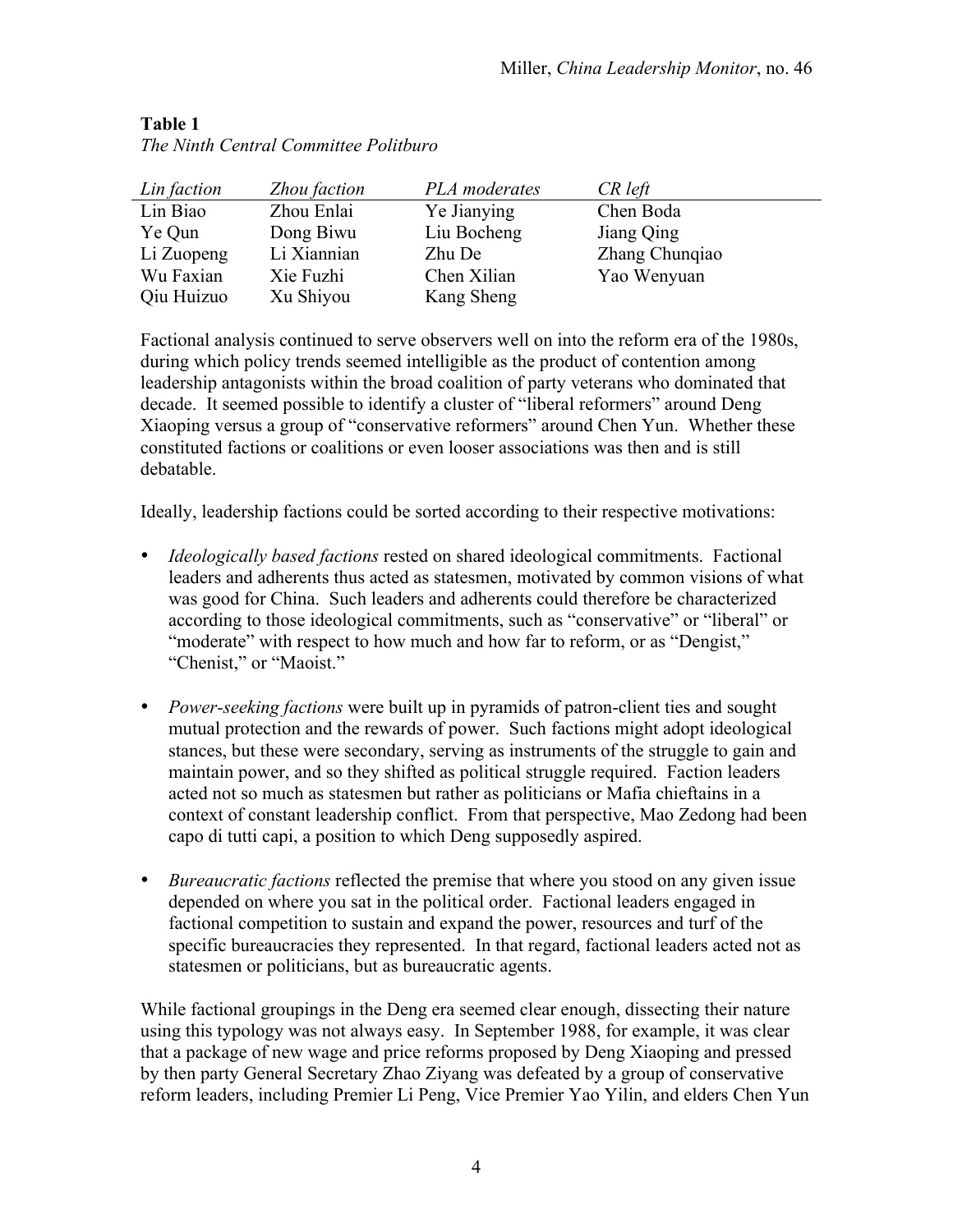and Li Xiannian, in favor of a period of economic retrenchment to combat surging inflation. Arguably, the group backing Li Peng could have been characterized as committed to preservation of the state-owned enterprise sector and the planned wage and price system associated with it as a matter of ideological commitment—their shared vision of what properly constitutes socialism. They may also have been bound together out of a common bureaucratic commitment to defend the state planning apparatus and associated enterprises, based on their long careers serving in that sector. Finally, they may have simply sought to block a major initiative of the new general secretary and weaken his patron, Deng Xiaoping, as a matter of power. These alternative speculations are not mutually exclusive, and conceivably something of each may have motivated the faction backing Li Peng.

#### *Network Analysis in the Jiang and Hu Periods*

Factional analysis since the early 1990s has seemed different from the unconstrained political conflict of the preceding Mao decades and even the moderated competition of the 1980s. For one thing, the lesson derived from leadership's evident divisions and consequent decision-making paralysis during the Tiananmen crisis of April–June 1989 was that public display of leadership disunity was damaging and even potentially lethal to the regime's ability to maintain power. A façade of unanimity therefore descended over the processes and policy-making of the party leadership that has been difficult to penetrate.

In addition, the efforts of Deng Xiaoping to restore regularized political routines under the authority of the party took firmer hold in the 1990s, establishing a matrix of increasingly institutionalized policy-making and leadership selection processes through which political competition proceeded under overarching collective leadership. Meanwhile, the generation of heavyweight revolutionary veterans who established the PRC and who dominated leadership politics over its first four decades passed from the scene, either through retirement or death. The succeeding younger generations of leaders lacked the veteran revolutionaries' credentials and relied instead on institutional authority. And finally, as the Deng-era reforms succeeded in stimulating the rapid growth of China's national wealth and power, the stakes in maintaining political stability grew apace. If permitted to recur, the free-for-all leadership combat of the last two decades of Mao's rule would have devastating consequences for large constituencies and interests in a far richer China.

In that context, factional politics appeared to evolve. The ideologically driven ferocity of revolutionary politics of the earlier decades gave way increasingly to an interest-driven competition that played out through the lattice of party and state institutions and processes promoted by Deng and his allies in the 1980s. The security-focused and ideologically driven factions hardened in the lethal politics of the Cultural Revolution gave way to looser interest-driven personal networks built on patron-client ties.

Foremost of these, of course, was the "Shanghai gang" led by Jiang Zemin, which included first Shanghai staff chief Zeng Qinghong, who arrived in Beijing soon after Jiang was appointed party general secretary in 1989, then Huang Ju and Wu Bangguo in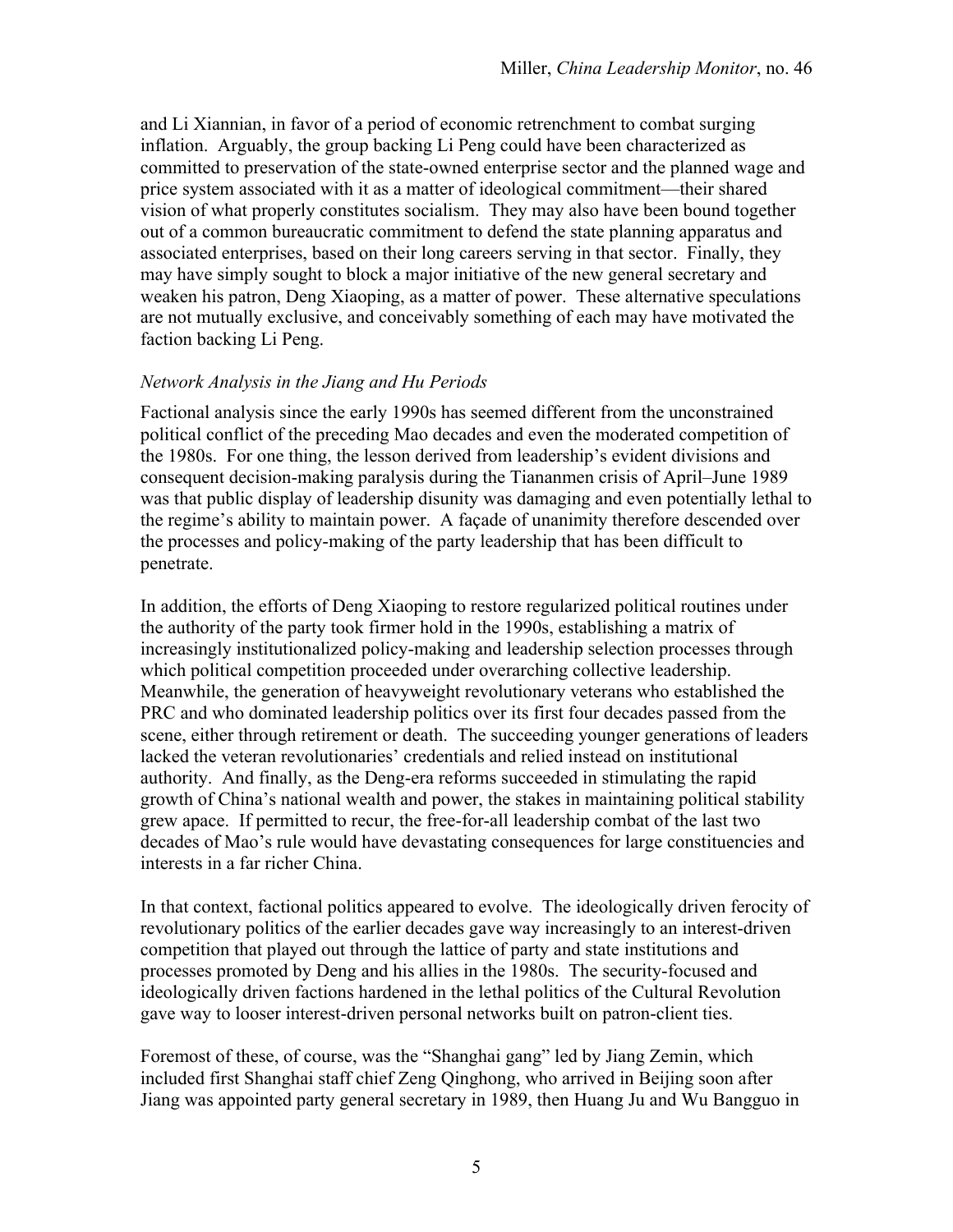1994, and thereafter other leaders, some not from Shanghai specifically, such as Jiang Chunyun, Jia Qinglin, and Liu Qi. In the same period, Jiang's takedown of Beijing party boss and Politburo member Chen Xitong in 1995 on charges of corruption exposed another large network in the Beijing Party Committee with Chen as its head that had deep links into Beijing city more broadly.

Hu Jintao's network drew on associations with the Communist Youth League in the mid-1980s, when Hu led the body. Although members of what was popularly referred to as the "Youth League faction" (团派) emerged mostly among provincial leaderships during Hu's first term as party general secretary, they broke into the party's top ranks at the  $2007$  17<sup>th</sup> CCP Congress, when Li Yuanchao became a Politburo member and director of the CC Organization Department, and Ling Jihua took over the sensitive CC General Office.

The existence of such networks in the Jiang and Hu periods seemed beyond debate. But how they operated, what their nature and strength were, and how they influenced regime policy were rarely clear.

## Analysis of Leadership Politics under Xi Jinping

Even more than in the Jiang and Hu eras, analysis of leadership politics in terms of contending factions since Xi Jinping assumed the post of party chief in 2012 has left more questions and apparent contradictions than it has answers. Factional analysis under Xi has suffered from three problems: lack of clear definitions; arbitrary and fungible delineation of factional associations; and poor explanatory power with respect to regime policy.

### *Definitional Issues*

One issue that is rarely addressed, if at all, is the taxonomy of political associations that are lumped together under the rubric "factions." Judging just by the evidence exposed in the ongoing anti-corruption campaign, China's contemporary political ecology is populated by diverse species of groups whose bases differ, whose nature and strength of connections vary, and whose links into national politics are often obscure.

It is commonly asserted, for example, that "princelings" constitute a faction or that "princeling" status is an element in one faction or another. Such assertions raise the question of who is a "princeling." Is a princeling the son or daughter of one of the "eight immortals" among surviving veteran leaders of the revolutionary era—such as Xi Jinping himself, son of Xi Zhongxun? Does "princeling" status extend to in-laws, relatives, or second- or third-generation descendants of people like Xi Jinping? Some definitions of "princeling" are based on bureaucratic criteria. For example, a "princeling" is a son or daughter of anyone who served at the vice ministerial level or above in the political system. Even further, Hong Kong China-watching journals have compiled lists of thousands of "princelings" based on the criterion that anyone whose parents served as a cadre at county level or above is a "princeling." Factional analyses that deploy even more restrictive definitions of "princeling" status usually leave unexamined the question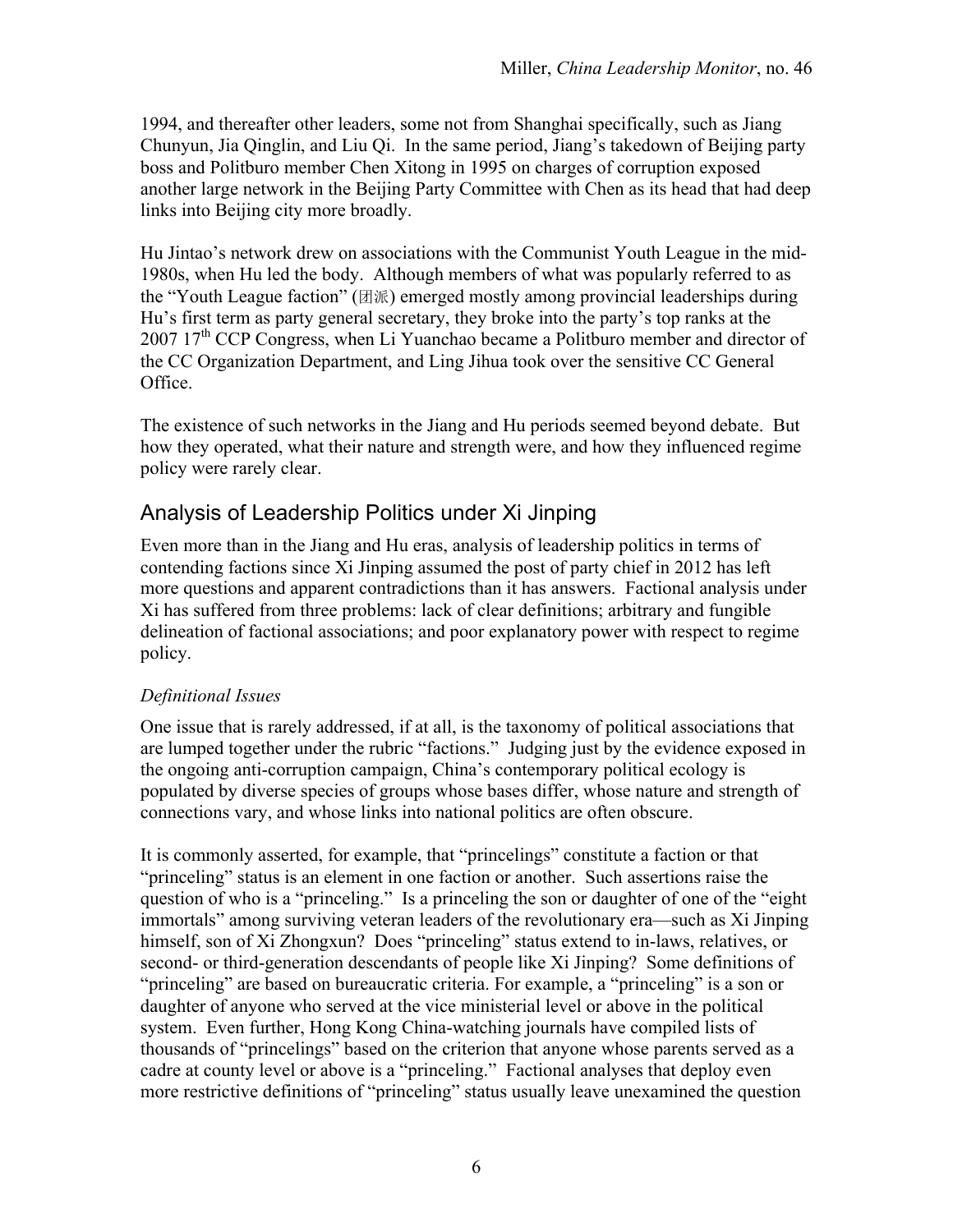of how much the offspring of the most august of revolutionary veterans actually share political outlooks and bond politically.

The Xi leadership's prosecutions of Zhou Yongkang, Xu Caihou, and Ling Jihua have shed tantalizing light onto the corrupt behavior of high-level party leaders and their alleged henchmen. But thus far it is hard to see the coteries led by such leaders as more than clusters of kleptocratic politicians. According to surprisingly graphic presentations by Caixin and other poplar media outlets, for example, Zhou Yongkang's faction was composed of associates from his days as party chief in Sichuan, his cronies from his career in the oil industry sector, his family, his personal staff, and a small number in the security sector. How these groups sought mutual enrichment is clear enough. But how they operated as a faction in pursuit of power or to shape policy is altogether not.

### *Arbitrary Factional Associations*

Assessing who follows whom in Chinese leadership politics in the post-Deng period has rarely been straightforward. But in the Xi era, faction-based analyses frequently rest on assertions of factional association that are tenuous, arbitrary, and at times peculiarly fungible.

For example, it is often asserted that Politburo appointments at the  $18<sup>th</sup>$  Party Congress were a triumph for long retired party chief Jiang Zemin, counting six of seven leaders on the new Politburo Standing Committee, including Xi Jinping himself, as members of his faction, while only one—the new premier, Li Keqiang—is a crony of outgoing party chef Hu Jintao. Criteria for sorting leaders into factions, of course, vary, but the following attributes differentiating Jiang Zemin's faction from Hu Jintao's are commonly used:

| Jiang faction                | Hu faction                                   |  |
|------------------------------|----------------------------------------------|--|
| Princelings                  | Not princelings; common backgrounds          |  |
| Origins or careers in        | Origins or careers in                        |  |
| coastal provinces            | interior provinces                           |  |
| Expertise and experience in  | Expertise and experience in party apparatus, |  |
| finance and economic affairs | Communist Youth League (CYL), or propaganda  |  |

Now apply these respective criteria to the career of Liu Yunshan, currently the fifthranking member of the Politburo Standing Committee and supposed Jiang factional crony, summarized as follows:<sup>5</sup>

Born Shanxi, 1947. Commoner origin; not a princeling

- § 1964–1993: Worked in Inner Mongolia Autonomous Region (IMAR)
	- 1964–68 Student
	- 1969–1975: Clerk, Tumed Right Banner Propaganda Office, IMAR
	- 1975–1982: Xinhua reporter, IMAR
	- 1982–84: Deputy secretary IMAR CYL
	- 1984–87: Deputy secretary IMAR CP & secretary, IMAR CCP Propaganda Department
	- 1987–1993: Member, IMAR CP Standing Committee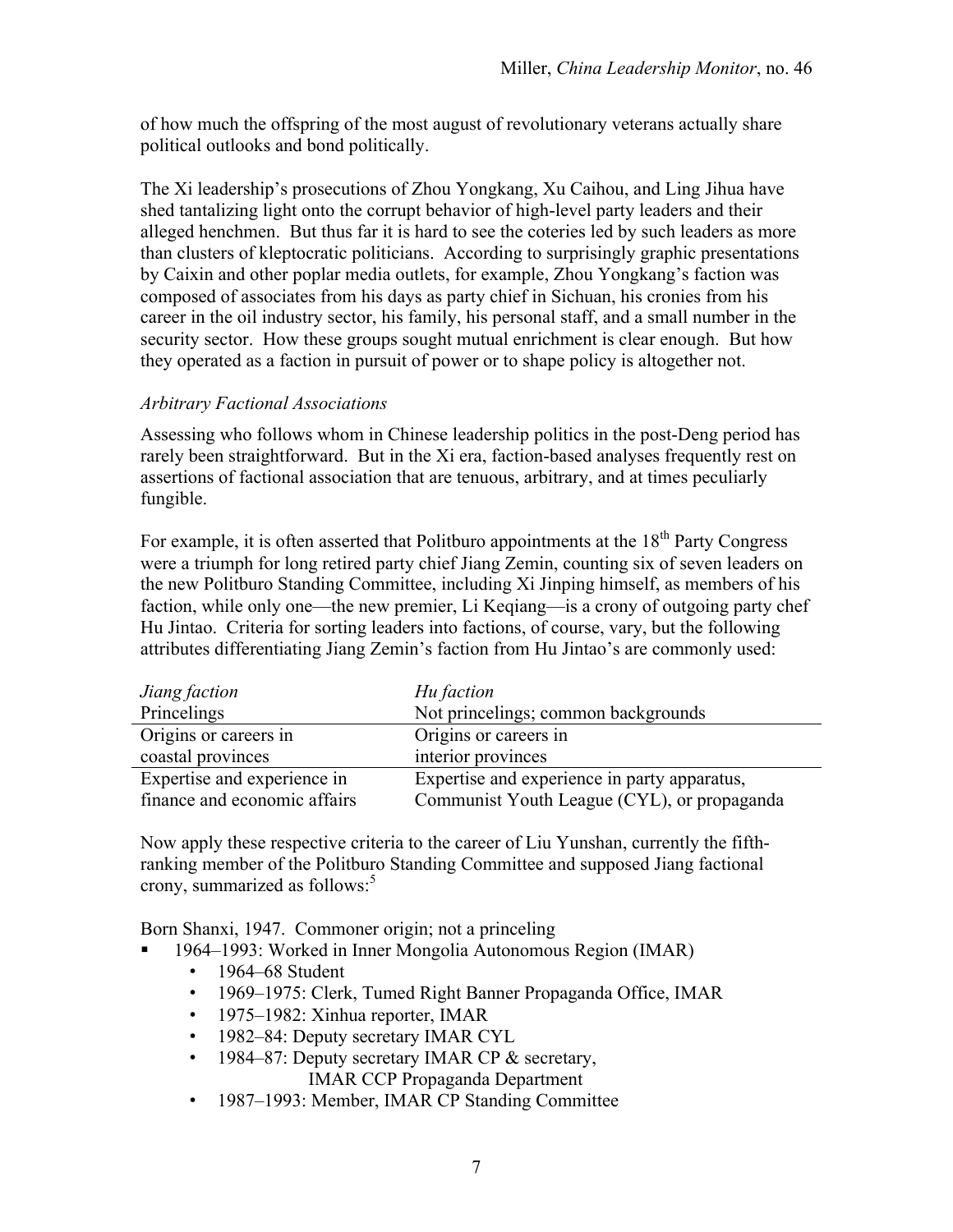- 1992–93: Deputy secretary IMAR CP Standing Committee
- 1993–2002: Deputy director, CC Propaganda Department
- 2002–2012: Director, CC Propaganda Department
- $\blacksquare$  2002–2012: Politburo
	- 2007–2012: Member, CC Secretariat
- 2012–present: Politburo Standing Committee

Even a cursory assessment of Liu's career would seem to place him solidly in the Hu camp, not Jiang's. Liu hails from Shanxi and worked for the first three decades of his career in Inner Mongolia, neither of which has been a coastal province since Gondwanaland broke from Laurasia 180 million years ago in the Jurassic era. He has been a propaganda official from the start of his career down to his role on the current Politburo Standing Committee as head of the CC Ideology and Propaganda Leading Small Group. He also was a ranking CYL official in Inner Mongolia during the period of Hu Jintao's leadership of the national CYL. The only clue linking Liu to Jiang Zemin was that he moved to work in the CC Propaganda Department following the  $14<sup>th</sup>$  Party Congress in 1992, when Jiang Zemin was general secretary. But he was promoted to director of the department and also added to the Politburo when Hu Jintao became general secretary. From this, it is unclear why Liu counts as one of six supposed Jiang cronies of the Politburo Standing Committee under Xi Jinping.

Other commonly asserted factional linkages seem highly debatable. For example, Li Yuanchao is widely held to be solidly a crony of Hu Jintao's. His career may be summarized as follows:

- Born 1950, Jiangsu; princeling
- 1974–1982:
	- Student; Shanghai Normal University graduate; student, then teacher, Fudan University
- **1983–1990:** 
	- Member, CYL Secretariat & secretary Shanghai CYL
- $1990 96$ 
	- 1990–93: Deputy director, CC Propaganda Department
	- 1993–96: Deputy director, SC Information Office
	- 1991–95: Student, Central Party School
- $\blacksquare$  1996–2000;
	- Vice minister of culture
- 2000–2007: Jiangsu CCP
	- 2000–2003: Deputy secretary, Jiangsu CP and party chief, Nanjing<br>• 2003–2007: Secretary Jiangsu CP
	- 2003–2007: Secretary, Jiangsu CP
- 2007–2012: Politburo, Secretariat, & Organization Department chief
- 2012–present: Politburo & PRC vice president

On the face of it, there are strong reasons to associate Li with Hu Jintao. He served on the CYL Secretariat when Hu led the body. He was a student at the Central Party School when Hu was its president. He served as deputy director of the CC Propaganda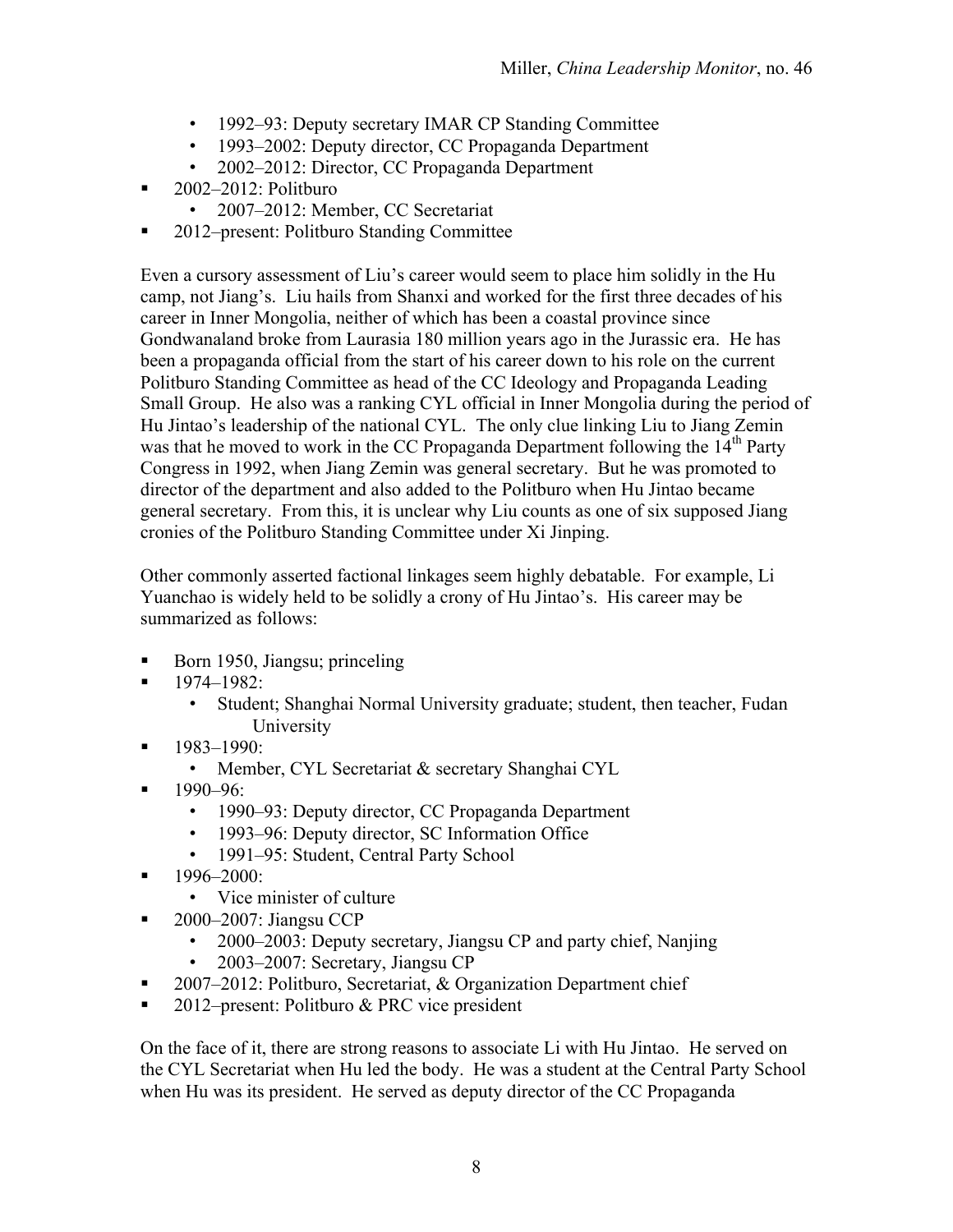Department for three years after moving to Beijing in 1990. And he was appointed to the Politburo and Secretariat and took charge of the sensitive CC Organization Department in 2007, when Hu Jintao consolidated power at the  $17<sup>th</sup>$  CCP Congress.

But there would seem to be equally strong reasons to associate Li with Jiang Zemin. He is a princeling and hails from Jiangsu, solidly a coastal province. He was educated and taught early in his career in Shanghai. His service on the national CYL Secretariat was concurrent with his service as chief of the Shanghai CYL when Jiang Zemin ran the city. And under Jiang Zemin he was appointed to the provincial party leadership in Jiangsu.

On balance, it seems plausible that Li Yuanchao is a close associate of Hu Jintao's. But it would seem equally plausible that Li has strong links to Jiang Zemin. Rather than presenting a simple dilemma of which faction to assign Li Yuanchao to, examples like Li suggest rather that there is something more fundamentally wrong about what factions are in leadership politics and how they operate.

Finally, consider the example of Xu Caihou, the former vice chairman of the Central Military Commission (CMC) and one of the two highest-ranking PLA officers while serving in that post. Xu was appointed major general in 1990, in the first group appointed to that rank under Jiang Zemin's leadership of the CMC. He also became a member of the CMC as director of the PLA General Political Department in 1999, also under Jiang. It is broadly assumed that PLA generals are loyal adherents of the faction of the party general secretary and CMC chairman who appointed them to that rank. And so Xu is widely cited among external observers of leadership politics as a Jiang Zemin crony.

But battle-hardened veteran PLA-watchers almost uniformly question the validity of this assumption in an era when officer evaluation and promotion routines have been consolidated, and attach greater significance to the role of the PLA brass in determining selection at that level. At the same time, if Xu was indeed a crony of Jiang's, it raises immediate questions about factional politics. For example, how is it that Jiang's crony Xu Cahou was cashiered for corruption by Jiang's factional crony Xi Jinping? The same might be asked about the purge of Zhou Yongkang, the former Politburo Standing Committee member who was also often described as a member of Jiang's faction.

#### *So What?*

The last difficulty with factional analysis of politics in the Xi era, and perhaps the most important, is that it offers so little insight into policy-making and observable policy outcomes. Factional analyses appear largely devoted to assessing the balance of power in the top leadership, while discussions of policy are largely devoid of reference to factional power politics.

Specifically, factional analyses of the Xi Jinping era provide no insight into the major policy departures since Xi became party chief in November 2012: the 2013 Third Plenum's 60-point package of "comprehensive reform"; the 2013–2014 mass line education campaign and party work-style rectification; the ongoing campaign against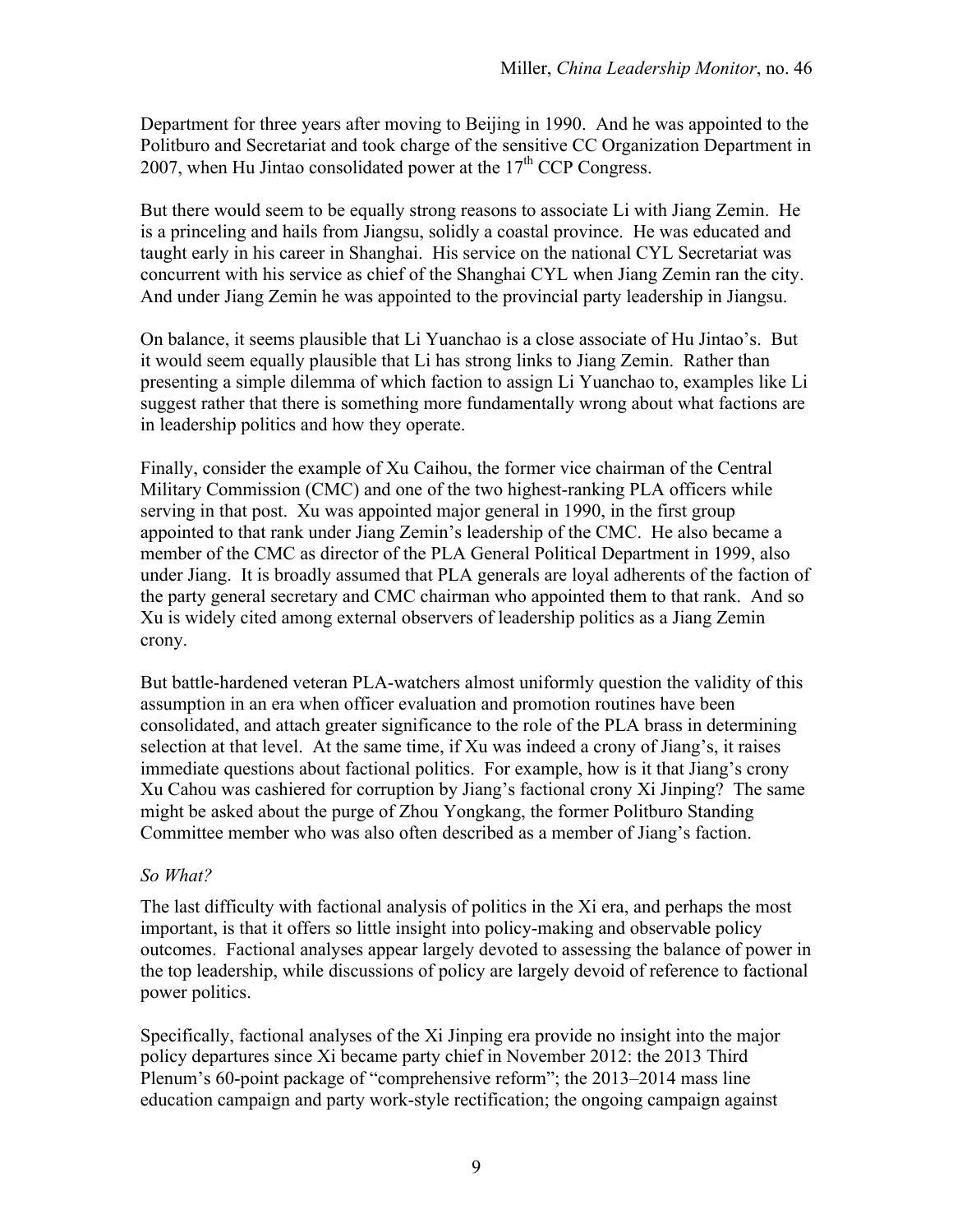corruption; the creation of the State Security Commission and internet security leading small group; and the shrunken scope of permitted speech in broader society. Nor do they shed much light on political trends, such as Xi Jinping's enhanced media stature.

## What Is to Be Done?

Whatever variant factional approach to Chinese leadership politics turns out to be effective, it will have somehow to complement and not distract from understanding of ongoing political initiatives and policy departures of the Xi leadership. A coherent picture of the origins and goals of these initiatives and departures emerges in straightforward fashion from analysis of major party documents and leadership speeches since the  $18<sup>th</sup>$  CCP Congress.

The politics and policies of the Xi era were strongly shaped by the dilemmas confronting the leadership during Hu Jintao's second term (2007–2012) as general secretary. In Hu's first term (2002–2007), the leadership launched several major initiatives under the broad theme that Hu Jintao enunciated at the outset: "people-centered" (以人为本) policies. These initiatives included: the "scientific development concept" (科学发展观) in 2003; "socialist harmonious society" (社会主义和谐社会) in 2004; and building a "new socialist countryside" (社会主义新农村) in 2005. In contrast, no new initiatives emerged in Hu's second term. Instead, policy-making appeared to stagnate amid telltale signs of paralyzed leadership decision-making in the face of major economic, social, and political dilemmas. Such signs included:

- Stalled economic reform and creeping dominance of the state-owned enterprise sector in the economy (国进民退);
- failing coordination over foreign and security policy, apparent, among other areas, in Beijing's handling of its approach to the South China Sea;
- Premier Wen Jiabao's persistent complaints about the lack of progress in political reform; and
- lack of clear regime response to rising social unrest and the impact of new social media.

The 18<sup>th</sup> Party Congress was a place to address this leadership deadlock—to establish a new consensus behind reform, to authorize steps to break the resistance to policy change that had obstructed the last years of Hu's leadership, and to empower a new Xi leadership to pursue this agenda.

The party congress accomplished these things. Much of what has emerged under Xi's leadership since the congress was foreshadowed explicitly or implicitly in the work report delivered by outgoing party chief Hu Jintao at the congress. As all party congress work reports do, the Hu report was a consensus document, taking a year to draft, review, and revise. Xi Jinping played a key role in drafting the report, presiding over the drafting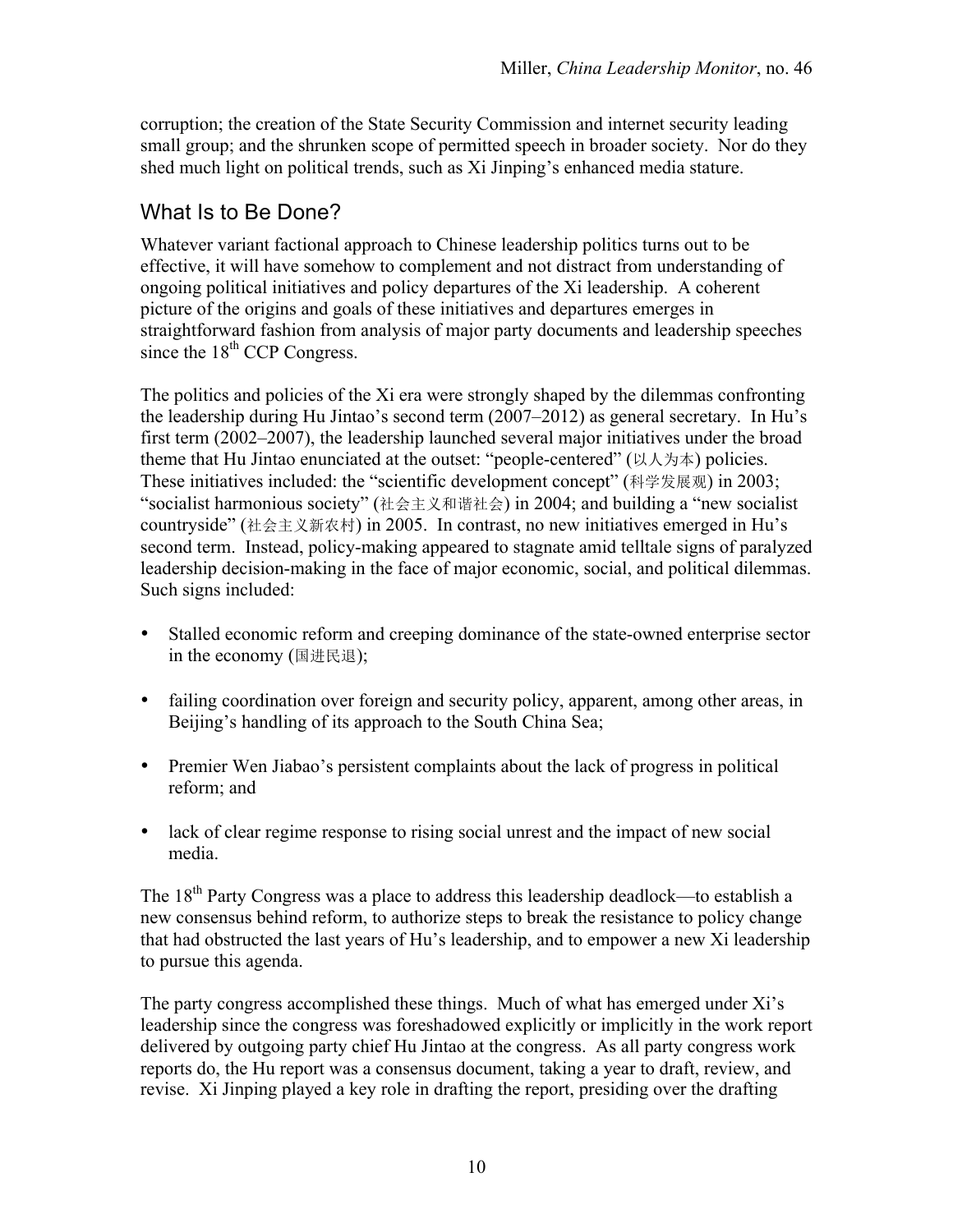sessions, but Hu Jintao presided over the process, and the broader Politburo and its Standing Committee repeatedly reviewed it. And the party congress also took steps to enhance the ability of the Politburo Standing Committee to establish consensus, reducing its membership from nine to seven.

After enunciating the overarching theme of "rejuvenating the nation," Xi tipped the direction the new leadership would follow immediately after the congress. In his first trip as party general secretary, Xi traveled to Shenzhen, where he laid a wreath at a memorial to Deng Xiaoping on 12 December 2012 to inaugurate a new tide of reform. Also in December, Xi launched new drives to promote party work style and clean government laying down the "eight-point regulations"—and to combat corruption. And in celebrations of the  $20<sup>th</sup>$  anniversary of the 1982 PRC constitution, the Xi leadership renewed the party's commitment to "governing the country according to law."

What followed hewed closely to the line and steps set down in Hu's report to the party congress. In the spring of 2013, the leadership launched the mass line education campaign, mandated in Hu's work report and modeled after the intra-party study campaigns of the Jiang and Hu eras. In November 2013, the  $18<sup>th</sup> CC's Third Plenum$ adopted the 60-point program for "comprehensively deepening reforms" by 2020 (when China will become "a moderately prosperous society"), a formulation set down in the congress report. Many of the specifics of the 60-point decision were foreshadowed in general or precisely in the Hu report, including the establishment of the State Security Commission and reform of PLA organization. Similarly, the anti-corruption campaign pressed by CDIC Secretary Wang Qishan, which authoritative commentary has stated is aimed at breaking down "vested interests" that have impeded reform, drew authorization from the party congress. So also did the Fourth Plenum's package of legal reforms set down in November 2014.

The political and party agenda the Xi leadership pursued in the wake of the congress thus could not have surprised anyone among the party elite involved in the  $18<sup>th</sup>$  Party Congress and its preparation. The foreshadowing of much of Xi's policy agenda at the party congress indicates that Xi has been pursuing a mandate bestowed on him and his Standing Committee colleagues to achieve the CCP's 2020 goals and to address what authoritative party statements and leadership speeches have forthrightly called a crisis of governance facing the party. The coherence with which the Xi leadership has pursued this agenda itself points to this interpretation as well.

Xi's enhanced prominence as party leader also comports with the effort to lend impetus to the agenda the Xi leadership has been mandated to press. While a great deal of personal attention has been attached to Xi in PRC media over the past two years, it has still stopped well short of the sort of personality cult that attached to Mao Zedong in the 1960s and that attached to Hua Guofeng during his brief tenure as party leader after Mao's death. Xi is still operating well within the trappings of collective leadership that prevailed during Hu Jintao's tenure as party chief. He has never been called the "core" of the party leadership collective, nor has he yet been credited with an ideological departure